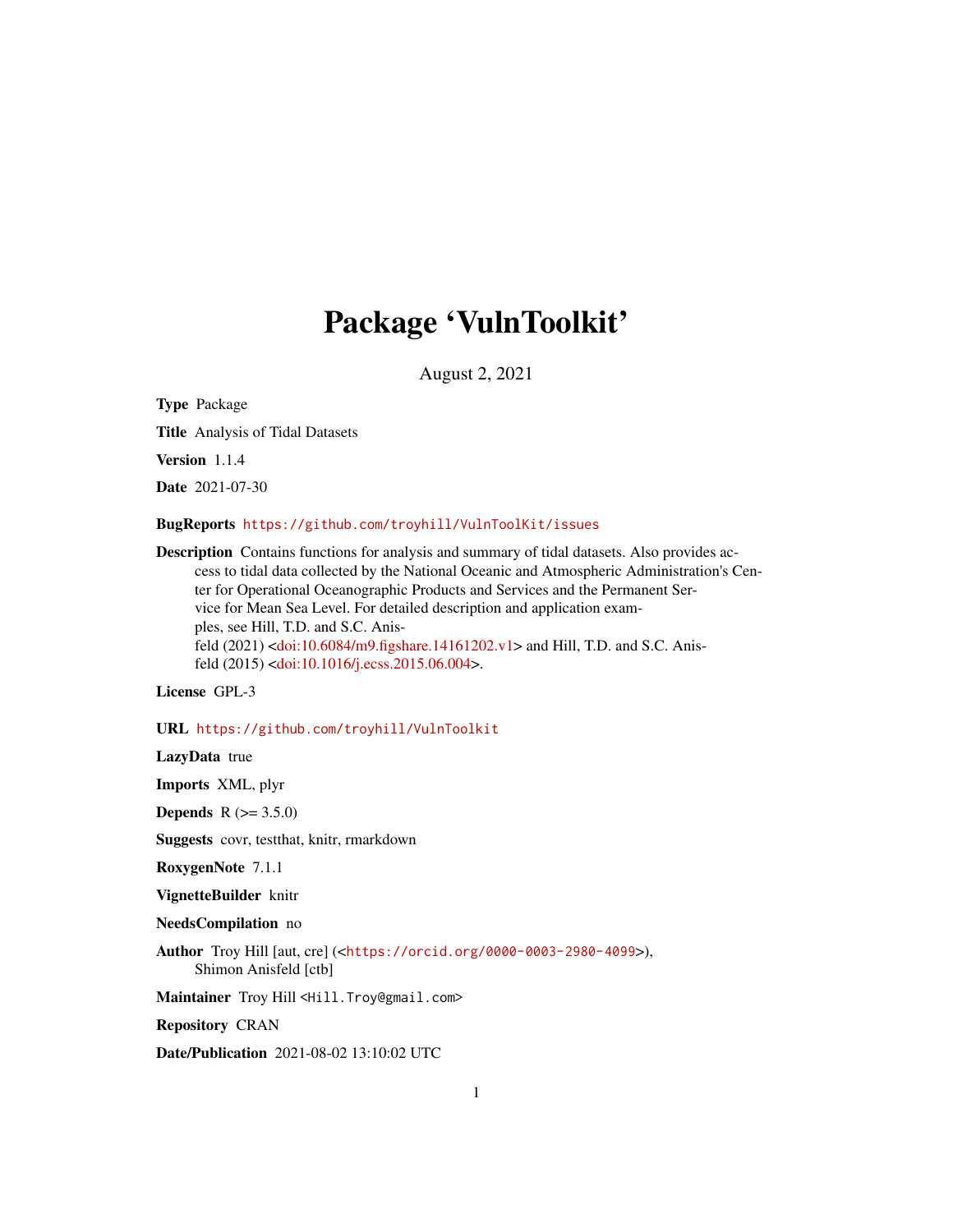# <span id="page-1-0"></span>R topics documented:

|       | $\overline{4}$ |
|-------|----------------|
|       | 5              |
|       | 6              |
|       | -7             |
|       |                |
|       |                |
|       |                |
|       |                |
|       |                |
|       |                |
|       |                |
|       |                |
|       |                |
|       |                |
|       |                |
|       |                |
| Index | 21             |

dur.bias *Calculates bias in flooding duration estimates due to logger deployment time*

# Description

Seasonality in water levels imparts bias to flooding duration datasets built from short-term water level data. dur.bias calculates and presents these biases in visual and tabular form.

Using data from a nearby, user-defined NOAA station, bias is estimated by comparing the relationship between flooding duration and elevation in datasets covering two time periods: (1) the time periodof water level logger deployment, and (2) the reference time period (some number of years).

# Usage

```
dur.bias(
  data,
 dateCol = 1,station = 8518750,
  ref.period = c("20120101", "20121231"),
  time = "GMT"
)
```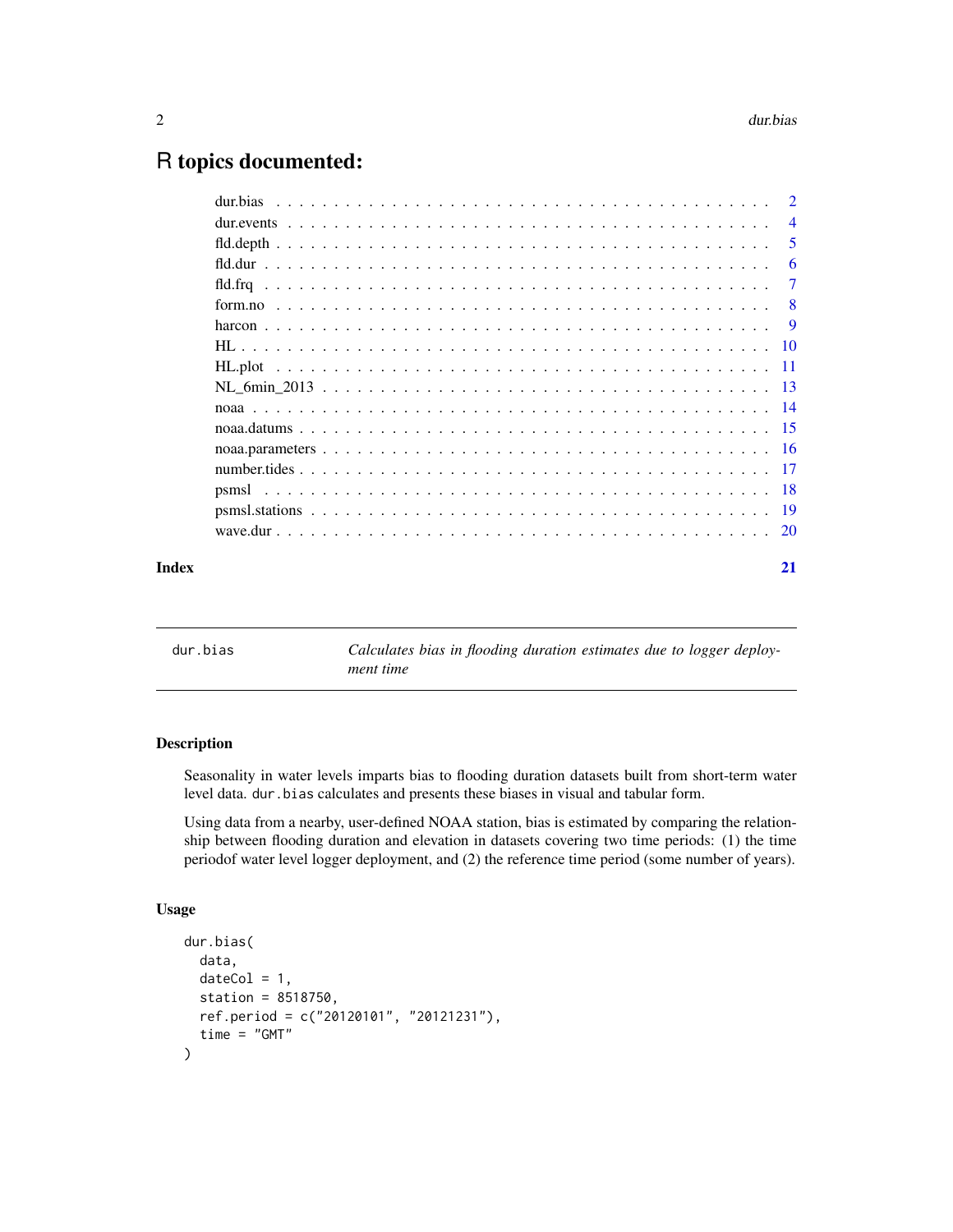#### <span id="page-2-0"></span>dur.bias 3

# Arguments

| data       | water level dataset. must have a time stamp column named 'datetime' with the<br>first ten digits following the format YYYY-MM-DD. Different separators are fine,<br>but the placement and number of digits for year, month, and day are critical.<br>Date range must be continuous, or the "estimated" curve won't be accurate<br>(datasets with gaps won't work well) |
|------------|------------------------------------------------------------------------------------------------------------------------------------------------------------------------------------------------------------------------------------------------------------------------------------------------------------------------------------------------------------------------|
| dateCol    | index number of the column in 'data' containing dates. Must be a date/POSIX<br>datatype.                                                                                                                                                                                                                                                                               |
| station    | name or number of NOAA station to be used for reference data. Ideally, use the<br>station closest to where your water level data was collected. This is fed to noaa<br>so must be compatible with noaa's station argument.                                                                                                                                             |
| ref.period | downloads NOAA tide data to set reference flooding-elevation relationship. This<br>is used to evaluate accuracy of flooding duration estimates determined by water<br>level deployment. Use of whole years is recommended, dates must be entered<br>in format YYYYMMDD, in the form (c(start_date, end_date)).                                                         |
| time       | time zone to download reference data (GMT is default; the NOAA website does<br>not have all data available in all time zones.)                                                                                                                                                                                                                                         |

# Details

Seasonality in water levels imparts bias to flooding duration datasets built from short-term water level data. dur.bias calculates and presents these biases in visual and tabular form.

#### Value

(1) A summary of root mean square errors is printed, (2) a data frame of elevations, flooding duration estimates, and their associated bias estimates is saved as output, and (3) two plots are made, graphically showing the relationship between predicted and reference flooding duration curves.

#### See Also

[noaa](#page-13-1),[fld.dur](#page-5-1)

```
## Not run:
NL_extract <- NL_6min_2013[NL_6min_2013[, 1] < "2013-02-01", ]
dur.bias(data = NL_extract, station = 8518750, ref.period = c("20130101", "20131231"))
## End(Not run)
```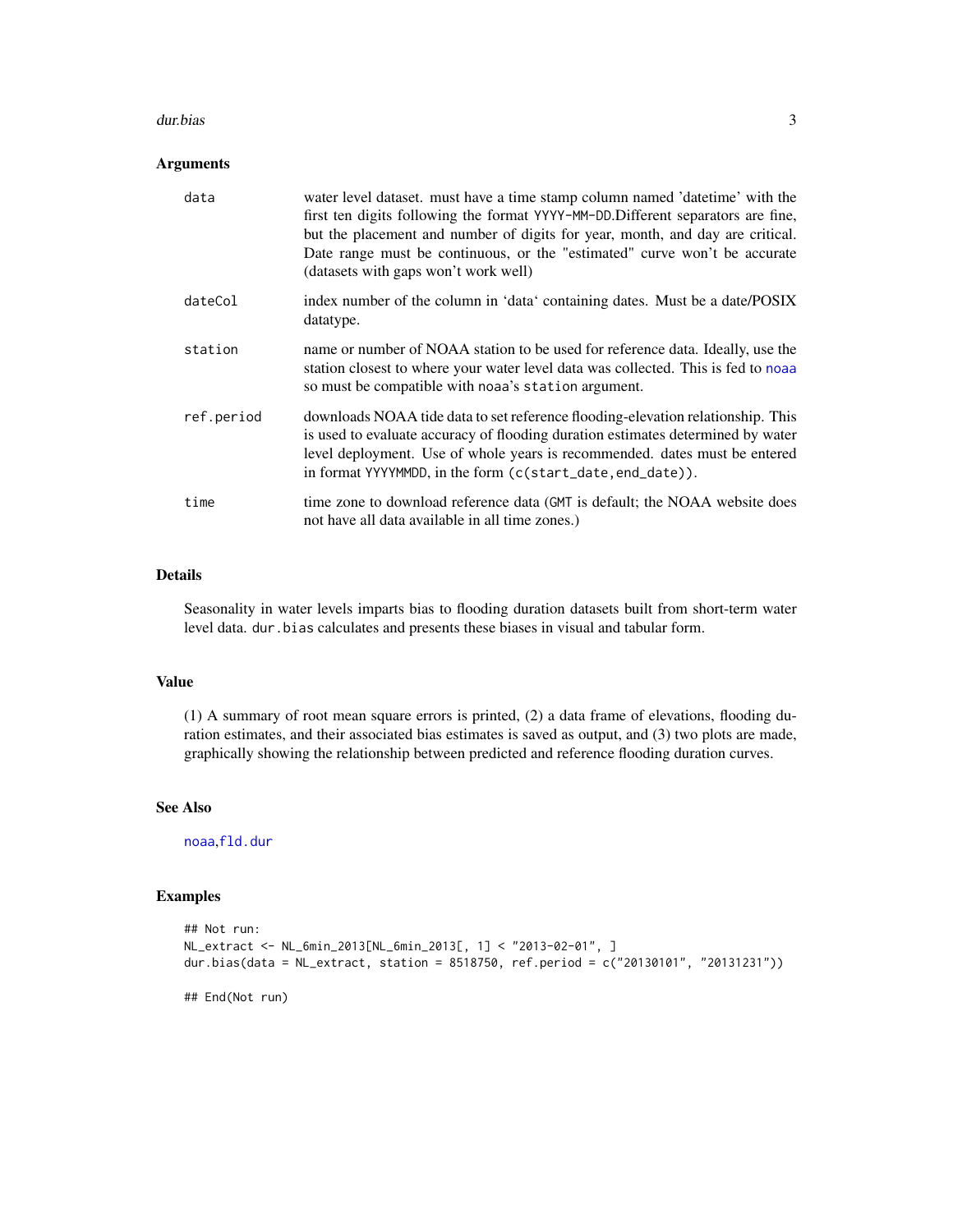<span id="page-3-0"></span>

Calculates the duration of the median (or other percentile) flooding event

# Usage

```
dur.events(level, elevation, percentile = 0.5, units = "1 observation")
```
#### Arguments

| level      | a numeric vector of water levels or tide data                                                                                                                                                                                                                                                                                                                                                                            |
|------------|--------------------------------------------------------------------------------------------------------------------------------------------------------------------------------------------------------------------------------------------------------------------------------------------------------------------------------------------------------------------------------------------------------------------------|
| elevation  | elevation(s) of interest (e.g., marsh platform, MHW). A vector of elevations is<br>accepted. Elevation should be in the same vertical datum as level                                                                                                                                                                                                                                                                     |
| percentile | the percentile(s) to find (median flooding event is used by default)                                                                                                                                                                                                                                                                                                                                                     |
| units      | the time interval between measurements. This argument enables conversion of<br>flooding durations to hours. units must be a string of the form XX units, where<br>XX is an integer and units can be second, minute, hour, or their plurals. When<br>time units are specified, all time units are converted to hours in output. When<br>units are not specified, the output reports the number of sequential observations |

#### Details

The duration of individual flooding events is calculated from water level data. dur.events() differs from fld.dur() in that the former examines individual flooding events, rather than cumulative inundation times.

#### Value

the duration of the median (or other percentile) flooding event occurring at a given elevation. If percentile is of length one, the value(s) returned are the corresponding flooding duration percentiles for the elevation(s) of interest. To ensure clarity when more than one percentile is sought, in those cases a dataframe is output to report elevations and flooding durations

```
data(NL_6min_2013)
MHW <- 0.9117 # New London MHW in 2013: 0.9117 m relative to MLLW
# median flooding duration at three elevations
dur.events(NL_6min_2013[, 2], elevation = c(0.5, MHW, 1.5), units = "6 minutes")
# a dataframe is output when results are more complex
dur.events(NL_6min_2013[, 2], elevation = MHW,
```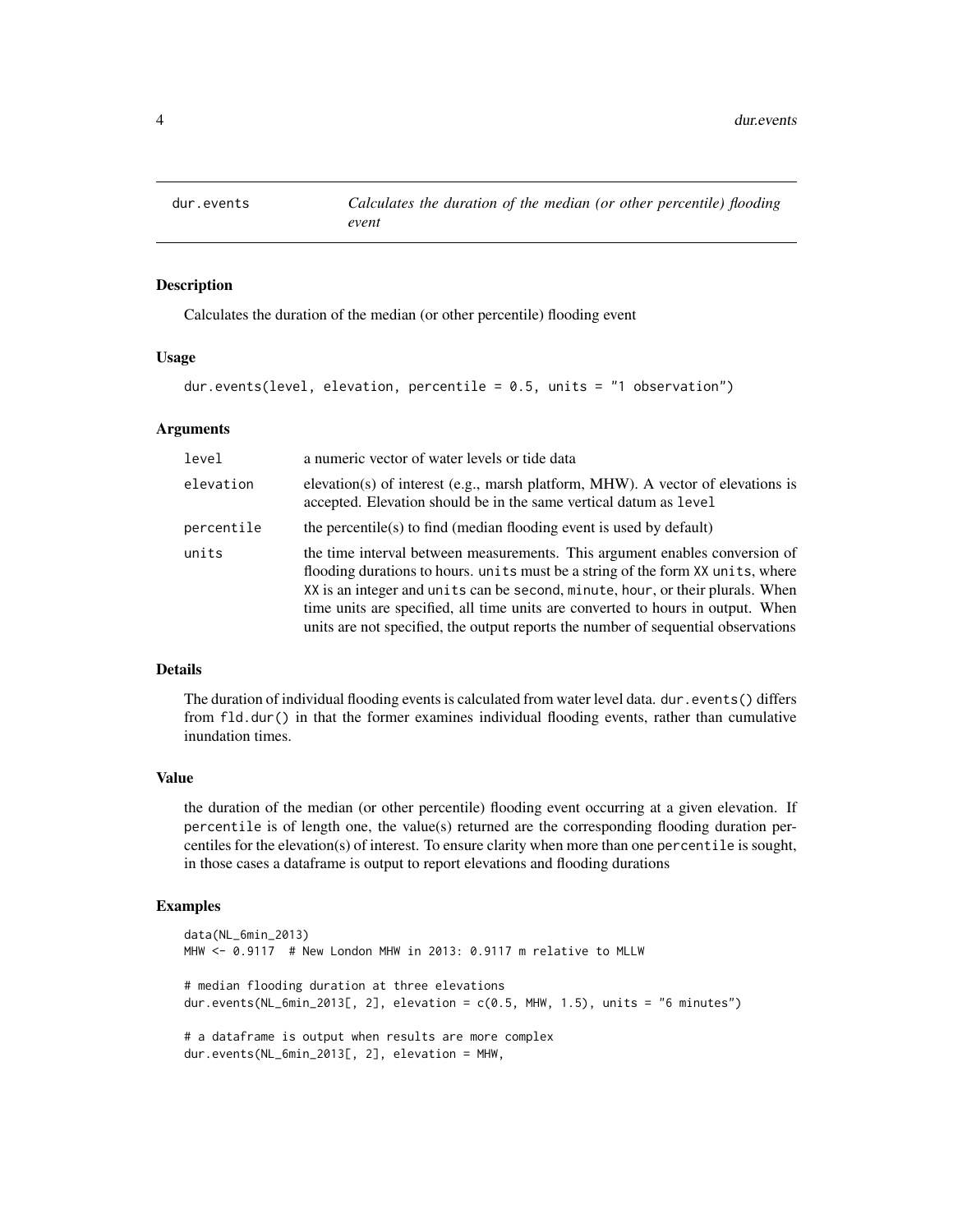#### <span id="page-4-0"></span>fld.depth 5

```
percentile = c(0.1, 0.5, 0.9), units = "6 minutes")dur.events(NL_6min_2013[, 2], elevation = c(0.5, MHW, 1.5),
 percentile = c(0.1, 0.5, 0.9), units = "6 minutes")
# dur.events() differs from fld.dur() in that it examines individual
# flooding events, rather than cumulative inundation
# The median flooding event at MHW lasts 2.9 hrs
dur.events(NL_6min_2013[, 2], elevation = MHW, units = "6 minutes")
# And over an entire year, MHW was flooded 13% of the time
fld. dur(z = MHW, NL_6min_2013[, 2])
```
fld.depth *Calculates flooding depth above an elevation of interest*

#### **Description**

Flooding depths are calculated from water level or tide data. If water levels are used, the median (or other percentile) flooding depth is calculated based on all observations of flooded conditions (when water depth is equal to or greater than the elevation of interest). If a high/low tide dataset is used, flooding depth percentiles will be just for high tides that flood the selected elevation. The latter case includes only peak high water levels, and so will yield greater flooding depths for the same elevation.

Using data from a nearby, user-defined NOAA station, bias is estimated by comparing the relationship between flooding duration and elevation in datasets covering two time periods: (1) the time periodof water level logger deployment, and (2) the reference time period (some number of years).

#### Usage

fld.depth(level, elevation, percentile =  $0.5$ )

# **Arguments**

| level      | a numeric vector of water levels or tide data                                                                                                    |
|------------|--------------------------------------------------------------------------------------------------------------------------------------------------|
| elevation  | elevation(s) of interest (marsh platform, MHW). A vector of elevations is ac-<br>cepted. Elevation should be in the same vertical datum as level |
| percentile | the percentile(s) to calculate (median flooding depth is calculated by default). A<br>vector of percentiles is accepted.                         |

#### Value

if 'percentile' argument is of length one, the value(s) returned are the corresponding flooding percentiles for the elevation(s) of interest. To ensure clarity when more than one 'percentiles' are sought, in those cases a dataframe is output to report elevations and flooding depths.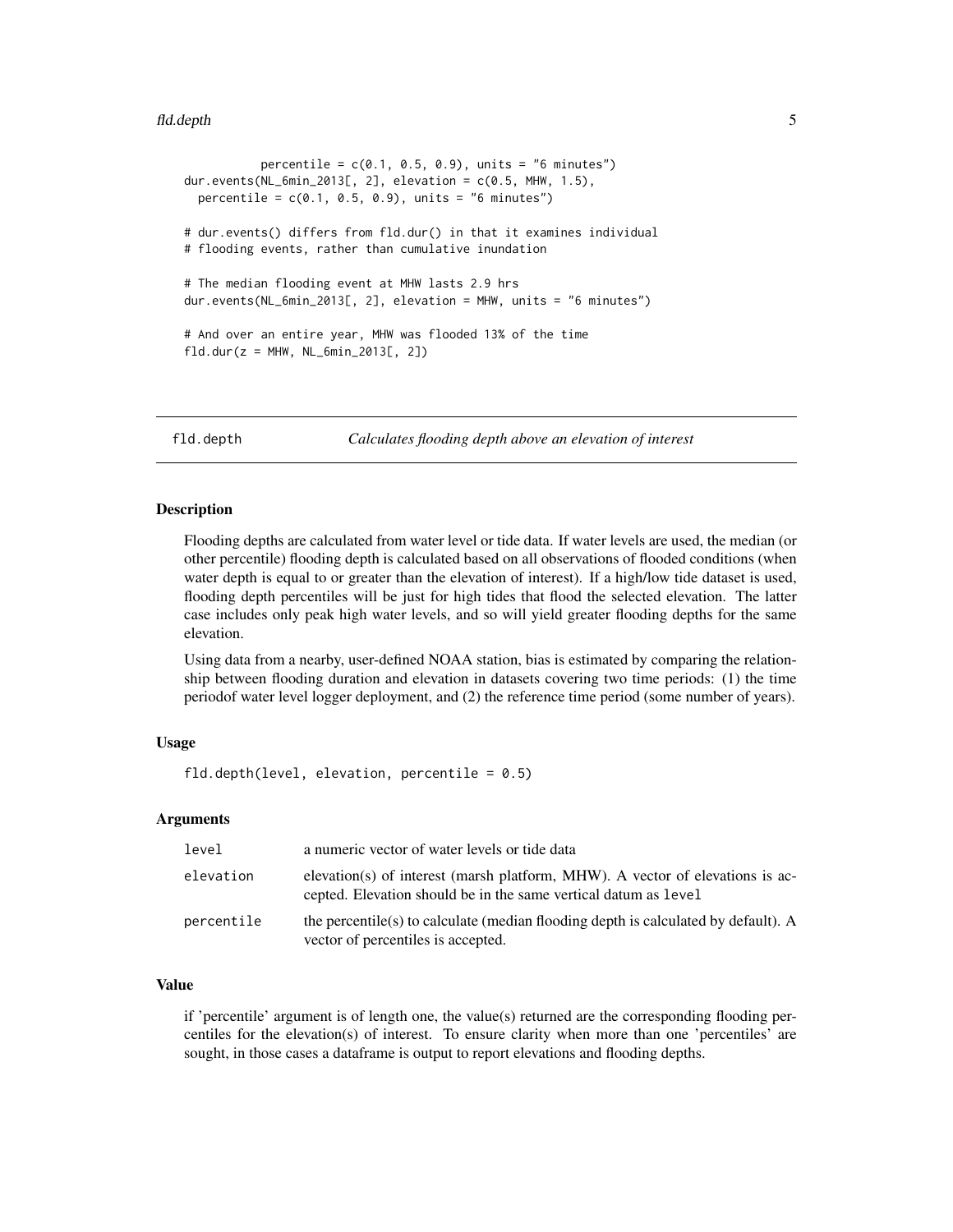# <span id="page-5-0"></span>See Also

[noaa](#page-13-1), [fld.dur](#page-5-1)

# Examples

```
data(NL_6min_2013)
MHW <- 0.9117 # New London MHW in 2013: 0.9117 m relative to MLLW
fld.depth(level = NL_6min_2013[, 2], elevation = MHW,
        percentile = 0.5)
fld.depth(level = NL_6min_2013[, 2], elevation = MHW,
        percentile = c(0.25, 0.5, 0.75))
fld.depth(level = NL_6min_2013[, 2], elevation = c(0, MHW, 1.5),
         percentile = 0.75)
fld.depth(level = NL_6min_2013[, 2], elevation = c(0, MHW, 1.5),percentile = c(0.25, 0.5, 0.75))
```
# <span id="page-5-1"></span>fld.dur *Flooding duration*

# Description

Calculates the percent of time an elevation is submerged

#### Usage

fld.dur(z, level)

# Arguments

|       | elevation of interest                                                        |
|-------|------------------------------------------------------------------------------|
| level | a numeric vector of water levels. Time interval between measurements must be |
|       | uniform.                                                                     |

#### Details

Calculates the percent of time an elevation is submerged

# Value

value the decimal fraction of measurements in level that fall above z

# See Also

[fld.frq](#page-6-1)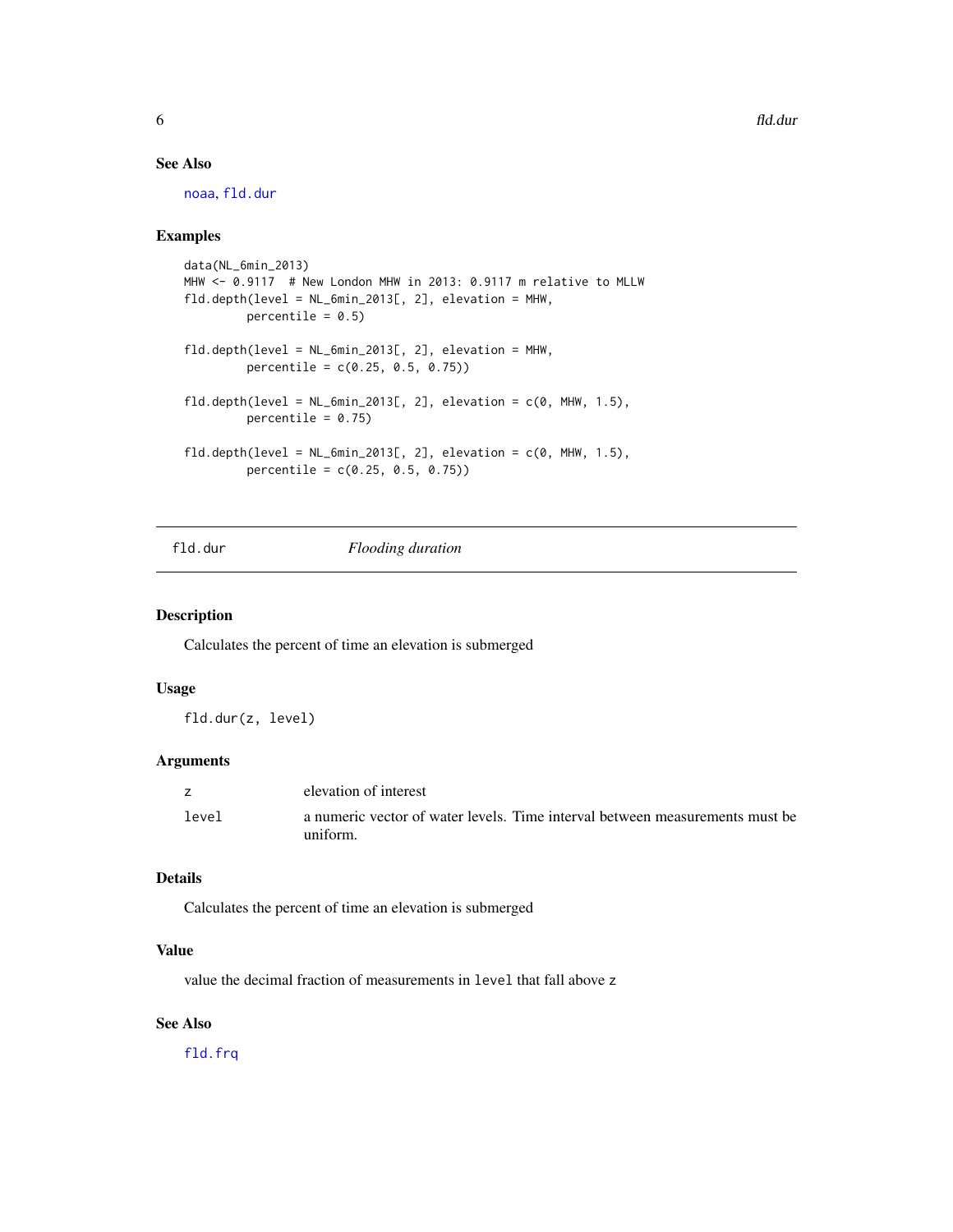#### <span id="page-6-0"></span>fld.frq 7

# Examples

```
data(NL_6min_2013)
a <- fld.dur(0.9117, NL_6min_2013[,2]); a # flooding duration at MHW
a * length(NL_6min_2013[,2]) / 10 # convert to hours per year
b \leq f1d.dur(0, NL_6min_2013[, 2]); b \# flooding duration at MLLW
b * length(NL_6min_2013[,2]) / 10 # hours per year
elev.dur <- data.frame(elev = seq(from = -0.5, to = 1.25, by = 0.005))
elev.dur$dur <- fld.dur(elev.dur$elev, NL_6min_2013[,2]) * length(NL_6min_2013[,2]) / 10
plot(elev.dur$dur ~ elev.dur$elev, pch = 19,
ylab = "flooding duration (hours per year)", xlab = "elevation (m; MLLW)")
```
<span id="page-6-1"></span>fld.frq *Flooding frequency*

# Description

Calculates the frequency of high tides flooding an elevation of interest.

#### Usage

fld.frq $(z, ht, units = "percent")$ 

# Arguments

|       | elevation of interest                                                                                                                                               |
|-------|---------------------------------------------------------------------------------------------------------------------------------------------------------------------|
| ht    | a numeric vector of high tide levels                                                                                                                                |
| units | units for output. Default is percent; the proportion of tides flooding elevation<br>x. Alternatively, tides will return the number of flooding tides in the dataset |
|       |                                                                                                                                                                     |

# Details

Calculates the frequency of high tides flooding an elevation of interest.

# Value

value the number or percent of high tides in vec that fall above z

# See Also

[fld.dur](#page-5-1)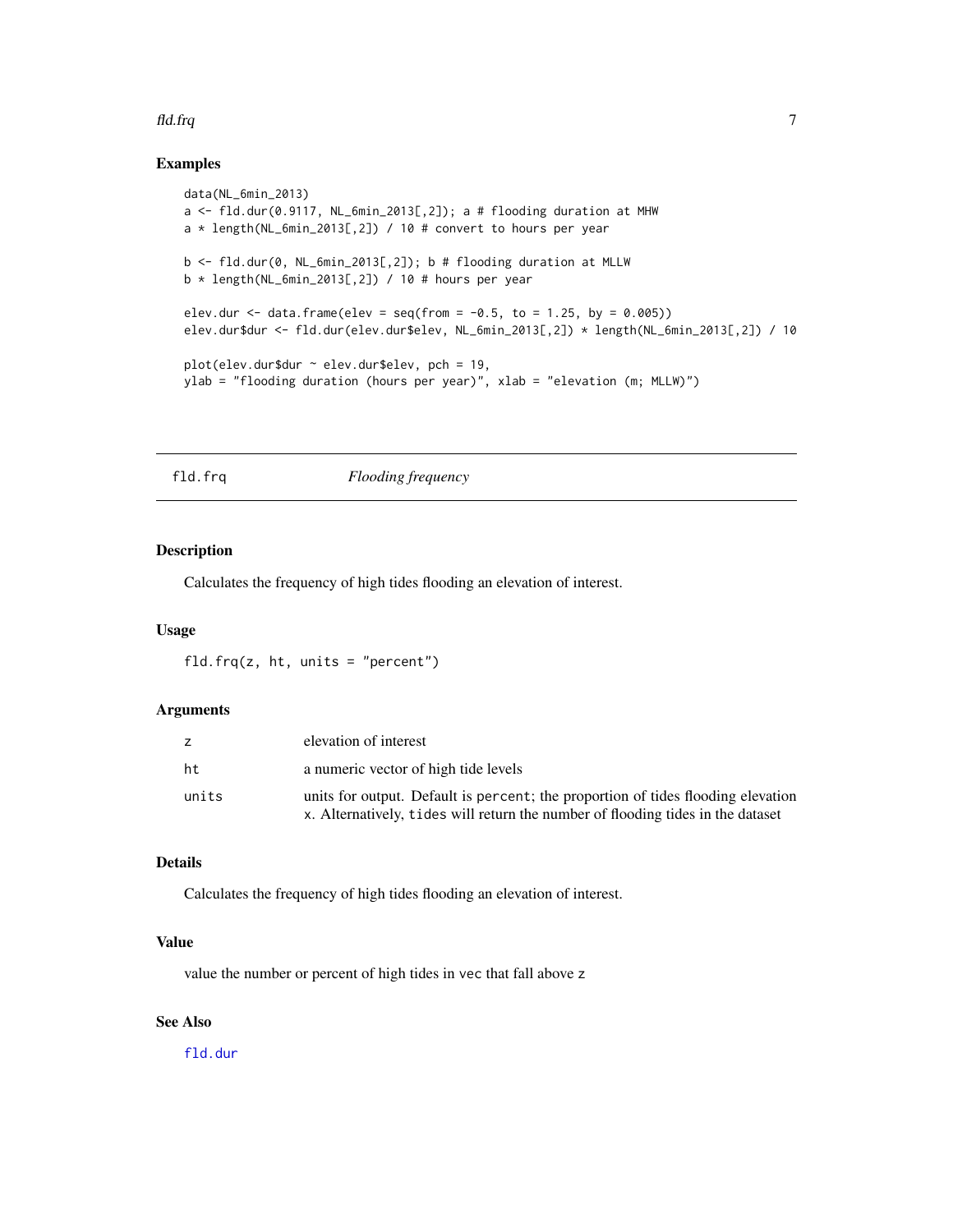#### <span id="page-7-0"></span>Examples

```
# get a dataset of high/low tides
HT.NL <- HL(level = NL_6min_2013[, 2], time = NL_6min_2013[, 1], tides = "H")
a \le fld.frq(z = 0.9117, ht = HT.NL[, 1], units = "tides") # number of flooding tides at MHW
a / length(HT.NL[, 1]) # flooding tides as a percentage of all tides in time period
fld.frq(0.9117, HT.NL[,1], units = "percent") # check
b <- as.numeric((NL_6min_2013[nrow(NL_6min_2013), 1] -
NL_6min_2013[1, 1])) / 365.242 # fraction of year covered by dataset
elev.frq \leq data.frame(elev = seq(from = 0, to = 1.5, by = 0.005))
# error thrown if units = "tides" and length(x) > length(ht)
fld.frq(elev.frq$elev, HT.NL[, 1], units = "tides")
# a work-around
elev.frq$frq <- fld.frq(elev.frq$elev, HT.NL[, 1], units = "percent") *
length(HT.NL[, 1]) / b
plot(elev.frq$frq ~ elev.frq$elev, pch = 19,
ylab = "flooding frequency (tides per year)", xlab = "elevation (m; MLLW)")
```
form.no *Calculate tidal form number*

# Description

Uses harmonic constituent data from the NOAA CO-OPS website to calculate tidal form numbers as the ratio of the sum of K1 and O1 diurnal harmonic constituent amplitudes to the sum of the M2 and S2 semidiurnal amplitudes. Requires an internet connection.

#### Usage

form.no(station)

#### Arguments

station station ID number or vector of IDs, available on CO-OPS website ([https://](https://www.tidesandcurrents.noaa.gov/stations.html?type=Water+Levels) [www.tidesandcurrents.noaa.gov/stations.html?type=Water+Levels](https://www.tidesandcurrents.noaa.gov/stations.html?type=Water+Levels)).

# Value

a dataframe of station number(s) and corresponding tidal form number(s).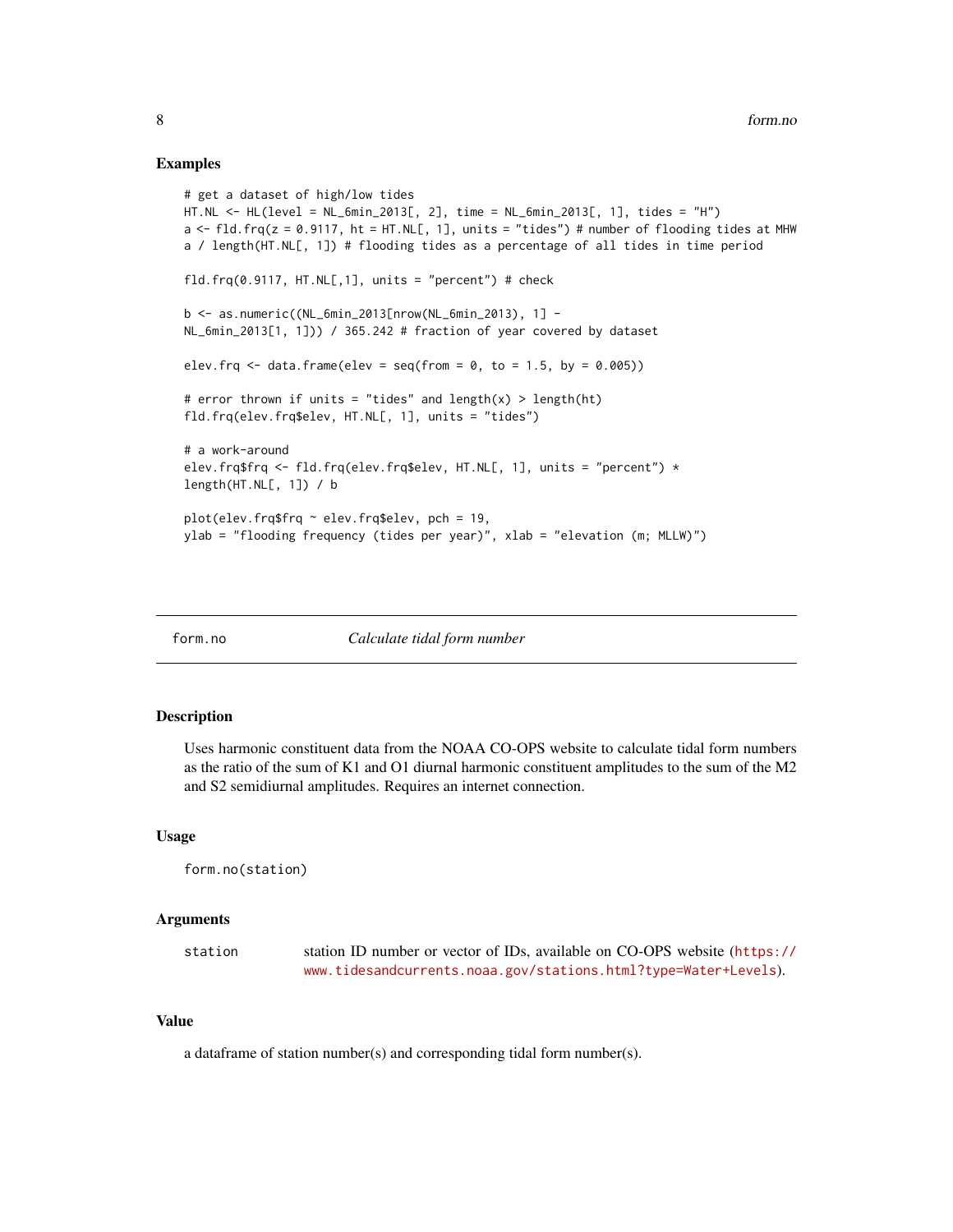#### <span id="page-8-0"></span>harcon **9** and 2012 **12 and 2012 12 and 2012 12 and 2012 12 and 2012 12 and 2013 9 9**

# Examples

```
## Not run:
a \leftarrow form.no()stn.list <- c("8467150", "8461490", "9454240")
b <- form.no(stn.list)
b
## End(Not run)
```
harcon *Scrapes harmonic constituent data from NOAA CO-OPS website*

# Description

Scrapes harmonic constituent data from NOAA CO-OPS website. Requires an internet connection.

# Usage

harcon(station)

# Arguments

| station | station ID number or vector of IDs, available on CO-OPS website (https:// |
|---------|---------------------------------------------------------------------------|
|         | www.tidesandcurrents.noaa.gov/stations.html?type=Water+Levels).           |

# Value

a dataframe of harmonic constituents and their associated phases, amplitudes, and speeds.

```
## Not run:
bport.cons <- harcon(8467150) # Bridgeport, CT
bport.cons
## End(Not run)
```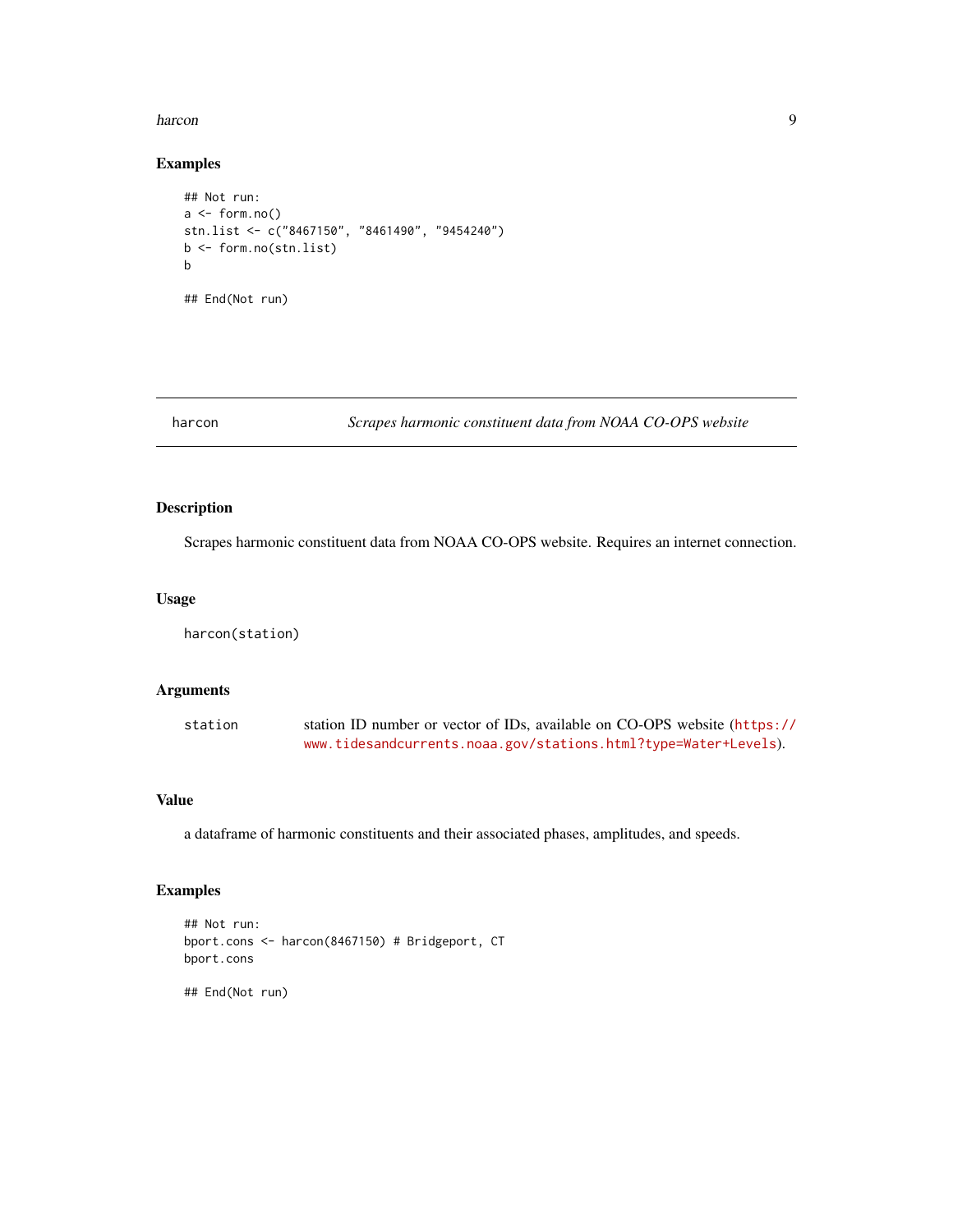<span id="page-9-1"></span><span id="page-9-0"></span>Extracts high and low tides from a record of water levels. For reliable results, the time interval between samples must be constant throughout the dataset (e.g., 1 sample per hour, 1 sample per 6 minutes). Datasets with irregularly-spaced observations should be expanded to the smallest time interval to avoid issues.

# Usage

```
HL(
  level,
  time,
  period = 13,
 phantom = TRUE,
  tides = "all",
  semidiurnal = TRUE,
  verbose = FALSE
)
```
# Arguments

| level       | a numeric vector of water levels                                                                                                                                                                                                                                                                                                                                              |
|-------------|-------------------------------------------------------------------------------------------------------------------------------------------------------------------------------------------------------------------------------------------------------------------------------------------------------------------------------------------------------------------------------|
| time        | a vector (numeric or POSIX <sup>*</sup> ) indicating the time of water level measurements.<br>Units must be minutes.                                                                                                                                                                                                                                                          |
| period      | a single numeric or integer estimate of tidal period (full tidal cycle). Units must<br>be hours.                                                                                                                                                                                                                                                                              |
| phantom     | a protective measure taken to prevent the inclusion of an artificial ('phantom')<br>high or low tide at the end of the dataset, which occurs because the final obser-<br>vation is always a local maxima/minima for the period following the previous<br>low/high tide. If the water level measurements end precisely at a low or high<br>tide, this can be changed to FALSE. |
| tides       | is used to optionally subset the output to include only high or low tides. This<br>argument can be 'all' (default), 'H', or 'L'                                                                                                                                                                                                                                               |
| semidiurnal | logical. If TRUE, higher- and lower- high/low tides are reported in a separate<br>column called 'tide2'. Tides are grouped by day and assigned higher- or lower-<br>status. When a single high or low tide exists in a day, tides on adjacent days are<br>used to make an assignment.                                                                                         |
| verbose     | logical. If TRUE, messages are returned to console identifying the presence of<br>NAs in the input data                                                                                                                                                                                                                                                                       |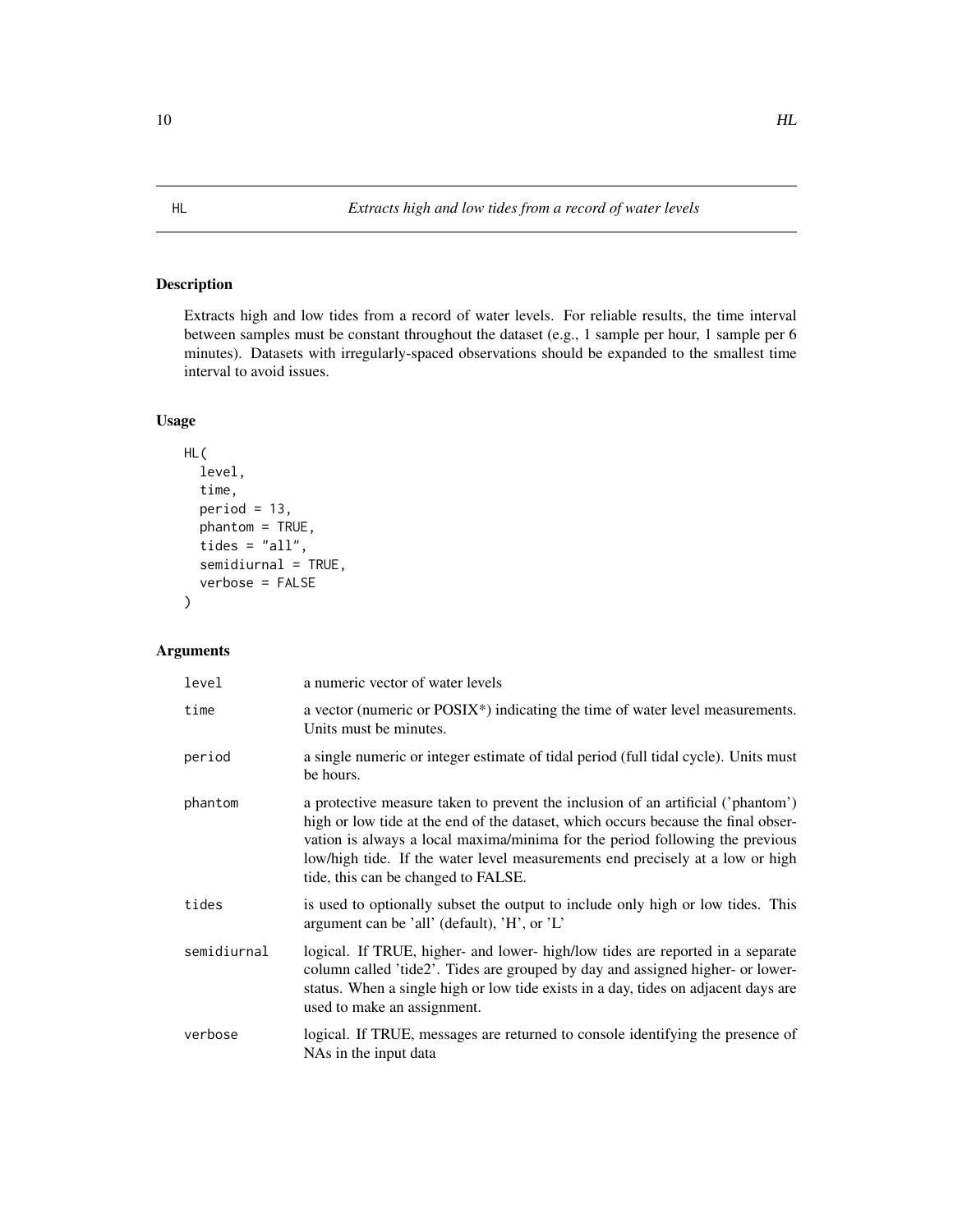#### <span id="page-10-0"></span>HL.plot 11

#### Value

a dataframe of tide levels, associated time stamps, and tide type ('H' or 'L'). If there are NAs present in the water level or time datasets, a message reports this information in the console but the NAs are not removed or otherwise acted upon. The column indicating semidiurnal tides ('tide2') may be NA if tides are identical or in cases where there is a single tide in the first day of the dataset.

# See Also

[HL.plot](#page-10-1)

```
HL.NL <- VulnToolkit::HL(level = NL_6min_2013[,2], time = NL_6min_2013[,1])
head(HL.NL)
## Not run:
### Important note: Problems arise when using irregularly-spaced data.
### The best solution is for the user to ensure their data are evenly-spaced.
### An example:
###
### pull data at 6-minute intervals
dat.hr <- noaa(begindate = "20200101", enddate = "20200630", station = "8467150",
                 interval = "hourly")
### pull data at 1-hr intervals
dat.6min <- noaa(begindate = "20200701", enddate = "20201231", station = "8467150",
                 interval = "6 minute")dat.combined <- rbind(dat.hr, dat.6min)
### if time interval is inconsistent the HL output can be unreliable
HL.plot(level = dat.combined[, 2], time = dat.combined[, 1])
### expand 1-hr dataset using the 6-minute time interval
timeSeq <- data.frame(time_GMT = seq.POSIXt(from = min(dat.hr$time_GMT),
                                            to = max(dat.hr$time_GMT),
                                            by = "6 min"))
### create consistently-spaced dataset
dat.hr2 <- plyr::join_all(list(timeSeq, dat.hr))
dat.combined2 <- rbind(dat.hr2, dat.6min)
HL.plot(level = dat.combined2[, 2], time = dat.combined2[, 1])
## End(Not run)
```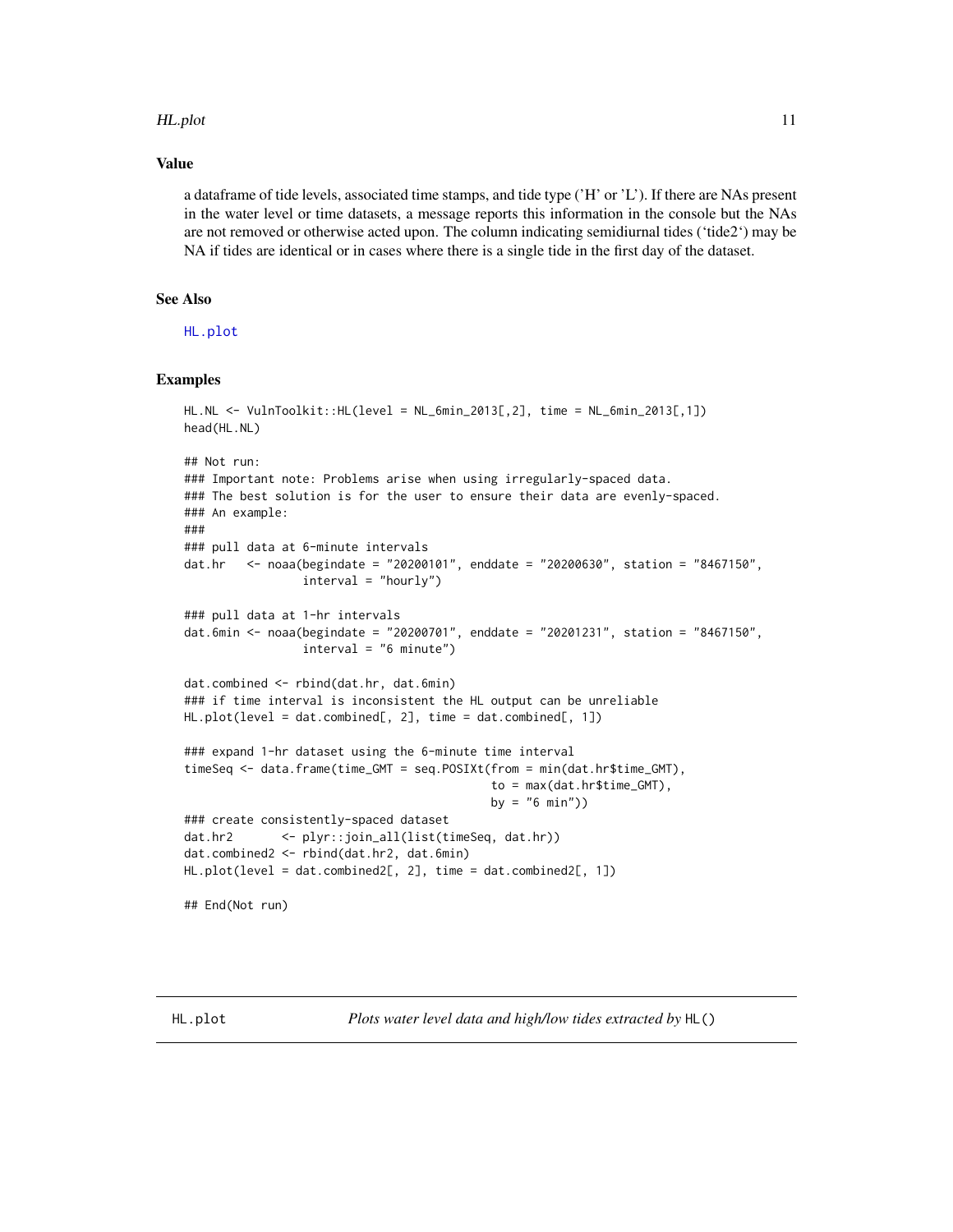Plots water level data and high/low tides extracted by HL(). Purpose is for quick and easy visual assessment of HL() output.

# Usage

```
HL.plot(
  level,
  time,
  period = 13,
  phantom = TRUE,
  tides = "all",
  semidiurnal = TRUE,
  verbose = FALSE
\lambda
```
# Arguments

| level       | a numeric vector of water levels                                                                                                                                                                                          |
|-------------|---------------------------------------------------------------------------------------------------------------------------------------------------------------------------------------------------------------------------|
| time        | a vector (numeric or POSIX*) indicating the time of water level measurements.<br>Units must be minutes.                                                                                                                   |
| period      | a single numeric or integer estimate of tidal period (full tidal cycle). Units must<br>be hours.                                                                                                                          |
| phantom     | a protective measure taken to prevent the inclusion of an artificial high or low<br>tide at the end of the dataset. If the water level measurements end precisely at a<br>low or high tide, this can be changed to FALSE. |
| tides       | is used to optionally subset the output to include only high or low tides. This<br>argument can be 'all' (default), 'H', or $'L'$                                                                                         |
| semidiurnal | logical. If TRUE, higher- and lower- high/low tides are reported in a separate<br>column called 'tide2'                                                                                                                   |
| verbose     | logical. If TRUE, messages are returned to console identifying the presence of<br>NAs in the input data                                                                                                                   |

#### Value

a plot of water levels, with red and blue dots superimposed on high and low tides.

#### See Also

[HL](#page-9-1)

```
HL.plot(level = NL_6min_2013[,2], time = NL_6min_2013[,1])
HL.plot(level = NL_6min_2013[1:1000,2], time = NL_6min_2013[1:1000,1])
### HL.plot can be annotated using base graphics
abline(h = -0.3, lty = 2)
```
<span id="page-11-0"></span>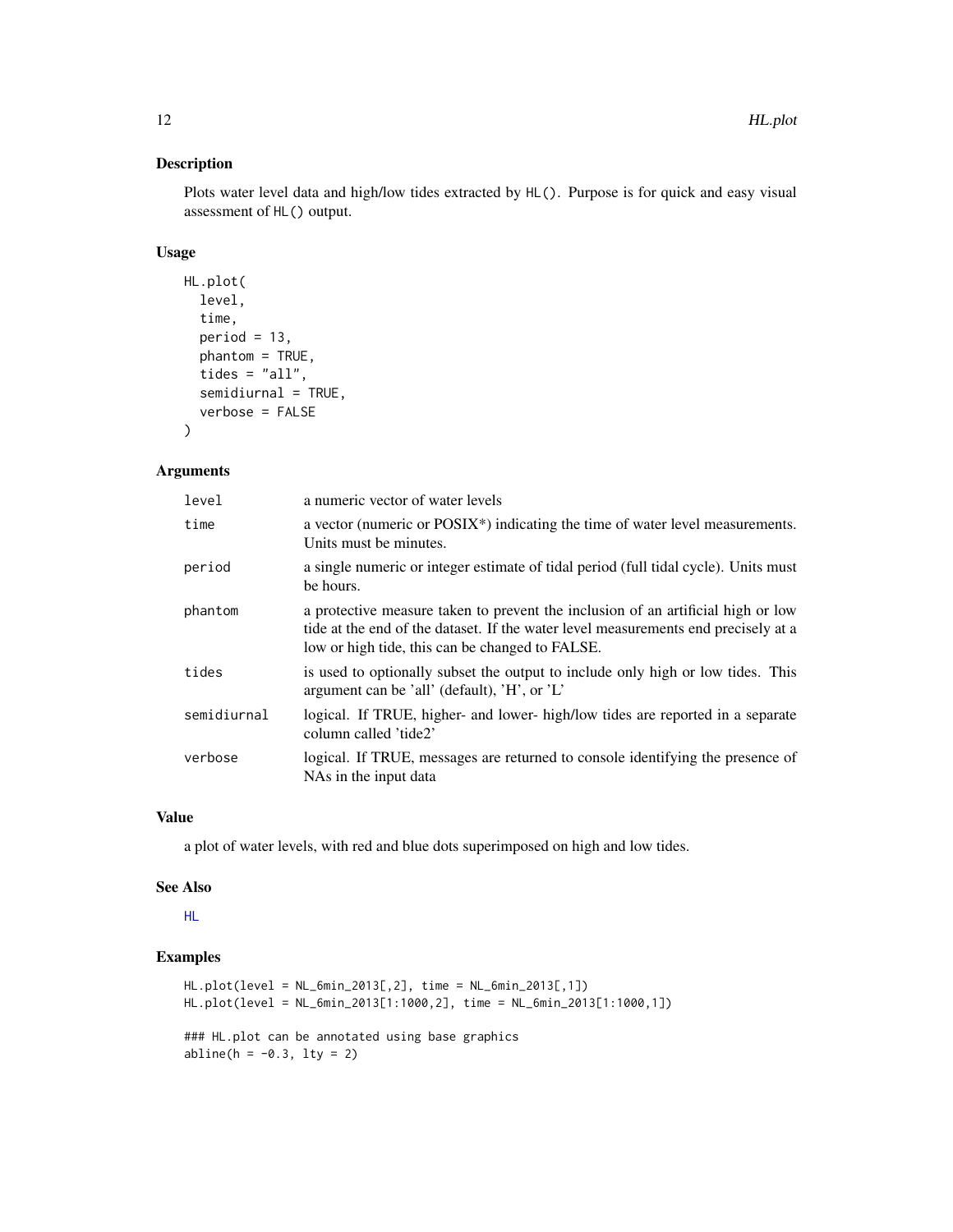```
text(x = as.POSIXct("2013-01-01 00:00", format = "%F %R"), y = -0.25,
     "elevation of interest", pos = 4)
mtext("plot title", side = 3)
### or extended with ggplot in various ways.
## Not run:
library(ggplot2) # install with install.packages("ggplot2")
ggHL <- function(level, time, plotVariable = "tide2", period = 13,
        phantom = TRUE, tides = "all", semidiurnal = TRUE) {
 hl <- VulnToolkit::HL(level = level, time = time, period = period,
                        phantom = phantom, tides = tides, semidiurnal = semidiurnal)
 wll.2 <- data.frame(1:length(level), level, time)
 plot_return <- ggplot(data = w11.2, aes(x = time, y = level)) +geom_line(col = "darkgray") + xlab("") +
    geom\_point(data = h1, aes(x = time, y = level, col = get(plotVariable))) +theme_classic() + theme(legend.title = element_blank())
 plot_return
}
newPlot <- ggHL(level = NL_6min_2013[1:1000,2], time = NL_6min_2013[1:1000,1])
newPlot
## End(Not run)
```
NL\_6min\_2013 *New London water levels, 2013*

# Description

Water levels from NOAA-COOPS station number 8461490 in New London, CT. Data recorded at 6-minute intervals, in meters relative to MHW, and in the GMT time zone.

#### Usage

```
data(NL_6min_2013)
```
#### Format

A dataframe with 87591 rows and 3 variables.

# Source

downloaded from National Atmospheric and Oceanic Administration's Center for Operational Oceanographic Products and Services using VulnToolkit::noaa()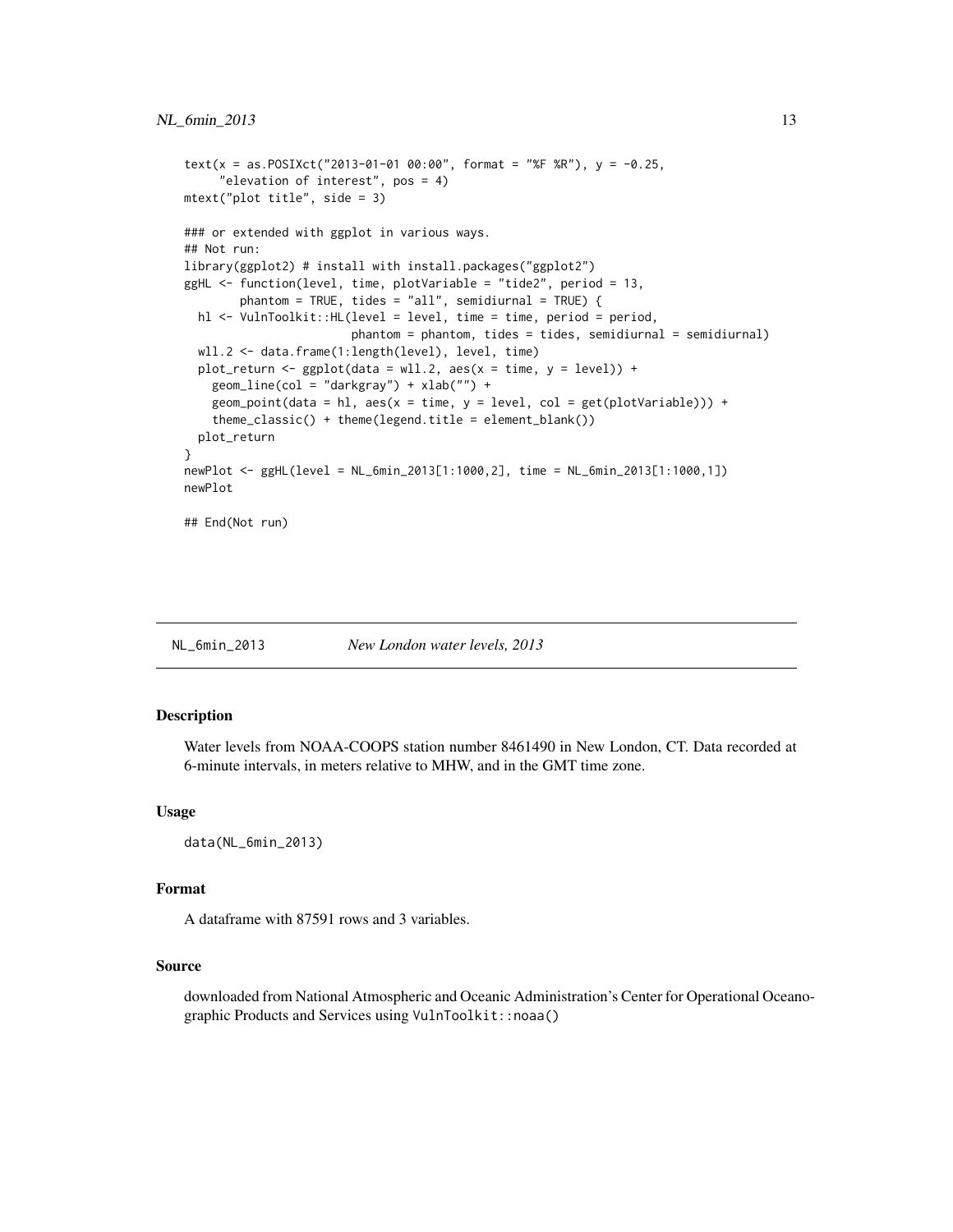<span id="page-13-1"></span><span id="page-13-0"></span>Scrapes water level data (and other measurements) from NOAA CO-OPS website. NOAA's site limits the time period for data downloads, but these constraints are avoided by 'noaa()'. Requires internet connection and curl (check availablility using 'Sys.which("curl")').

#### Usage

```
noaa(begindate = "begindate", enddate = "enddate", station = "8467150",
met = FALSE, units = "meters", datum = "MHW", interval = "HL", time = "GMT",
continuous = TRUE)
```
#### Arguments

| begindate  | first day of data to download. Format must be YYYYMMDD. If left unspecified,<br>the first complete day of data will be used.                                                                                                                  |
|------------|-----------------------------------------------------------------------------------------------------------------------------------------------------------------------------------------------------------------------------------------------|
| enddate    | final day of data to download. Format must be YYYYMMDD. If left unspeci-<br>fied, the last complete day of data will be used.                                                                                                                 |
| station    | station number, found on the NOAA Tides and Currents website (https://www.tidesandcurrents.noaa.gov/s<br>Station numbers can be numeric or a character string (necessary if first character<br>is a zero). Default station is Bridgeport, CT. |
| met        | whether meteorological data should be returned. This value can be 'TRUE' or<br>'FALSE'; if 'TRUE', all ancillary parameters are returned. At present, this only<br>works with 6-minute and hourly data                                        |
| units      | can be 'feet' or 'meters'. Default is 'meters'                                                                                                                                                                                                |
| datum      | vertical reference datum, set to 'MHW' by default. Can be 'station', 'NAVD',<br>'MLLW', 'MLW', 'MSL', 'MTL', 'MHW', 'MHHW', or 'IGLD' (some datums)<br>are not available at some sites)                                                       |
| interval   | sets measurement interval; can be 'HL' (default), '6 minute', 'hourly', or 'monthly'.                                                                                                                                                         |
| time       | can be 'LST', 'GMT', or 'LST/LDT'. Not all time zones are available for all<br>data. GMT appears to have wider availability than LST, so it is the default.                                                                                   |
| continuous | determines whether a continuous time series is produced, with lengthy gaps in<br>data filled in with NAs. By default, this is FALSE. This option only applies to<br>data at evenly spaced intervals (i.e., 6 minute or hourly)                |
|            |                                                                                                                                                                                                                                               |

# Details

Download water level and other data from NOAA CO-OPS website.

#### Value

dataset a dataframe with water levels, associated time stamps, a station ID column, and tide type (if interval is set to HL). The NOAA CO-OPS website has many odd data availabilty problems. Some data are not available in all time intervals or time zones.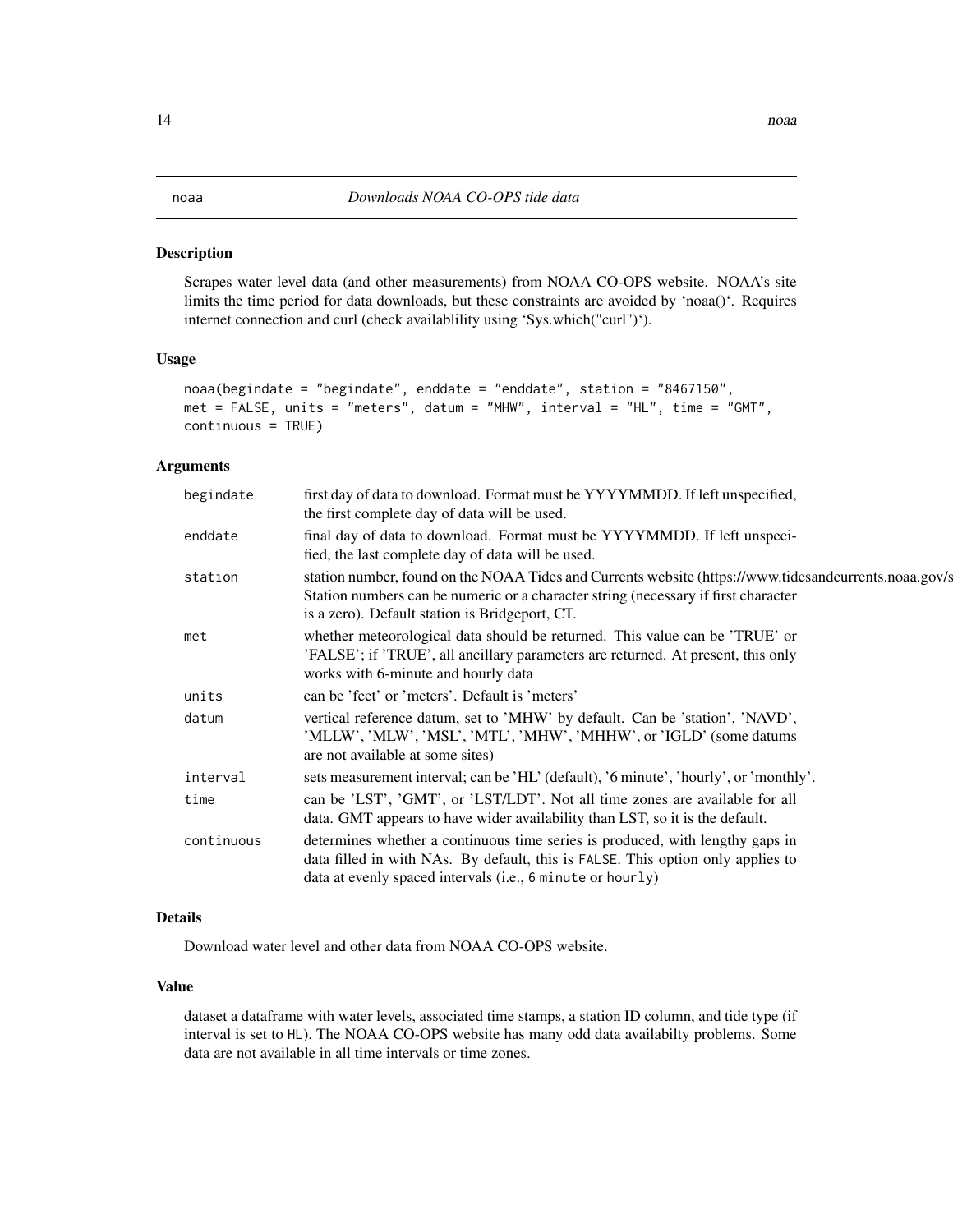#### <span id="page-14-0"></span>noaa.datums 15

#### Examples

```
## Not run:
# Example requires an internet connection
bport2013 <- noaa(begindate = 20130101, enddate = 20131231,
 station = "8467150", interval = "6 minute")
test2.1 <- noaa(begindate = "20100101", enddate = "20120101", interval = "hourly")
test2.2 <- noaa(begindate = "20100101", enddate = "20120101", interval = "hourly",
              continuous = TRUE)
nrow(test2.1) # includes data on NOAA site (incomplete record)
nrow(test2.2) # fills gaps with NAs
test2.3 <- noaa(begindate = "20100101", enddate = "20120101", interval = "hourly",
              met = TRUE)
## End(Not run)
```
noaa.datums *Scrapes elevation datums from NOAA CO-OPS website*

# Description

Scrapes elevation datums from NOAA CO-OPS website

#### Usage

```
noaa.datums(station = 8467150)
```
#### Arguments

station station ID number, available on the CO-OPS website.

#### Details

Scrapes elevation datums from NOAA CO-OPS website. Requires an internet connection.

#### Value

a dataframe of vertical datum names and their elevations in meters relative to the station datum for the 1983-2001 epoch. Also contains a column of times associated with relevant datums (record maximum and minimums, lowest and highest astronomical tides).

#### See Also

[noaa](#page-13-1)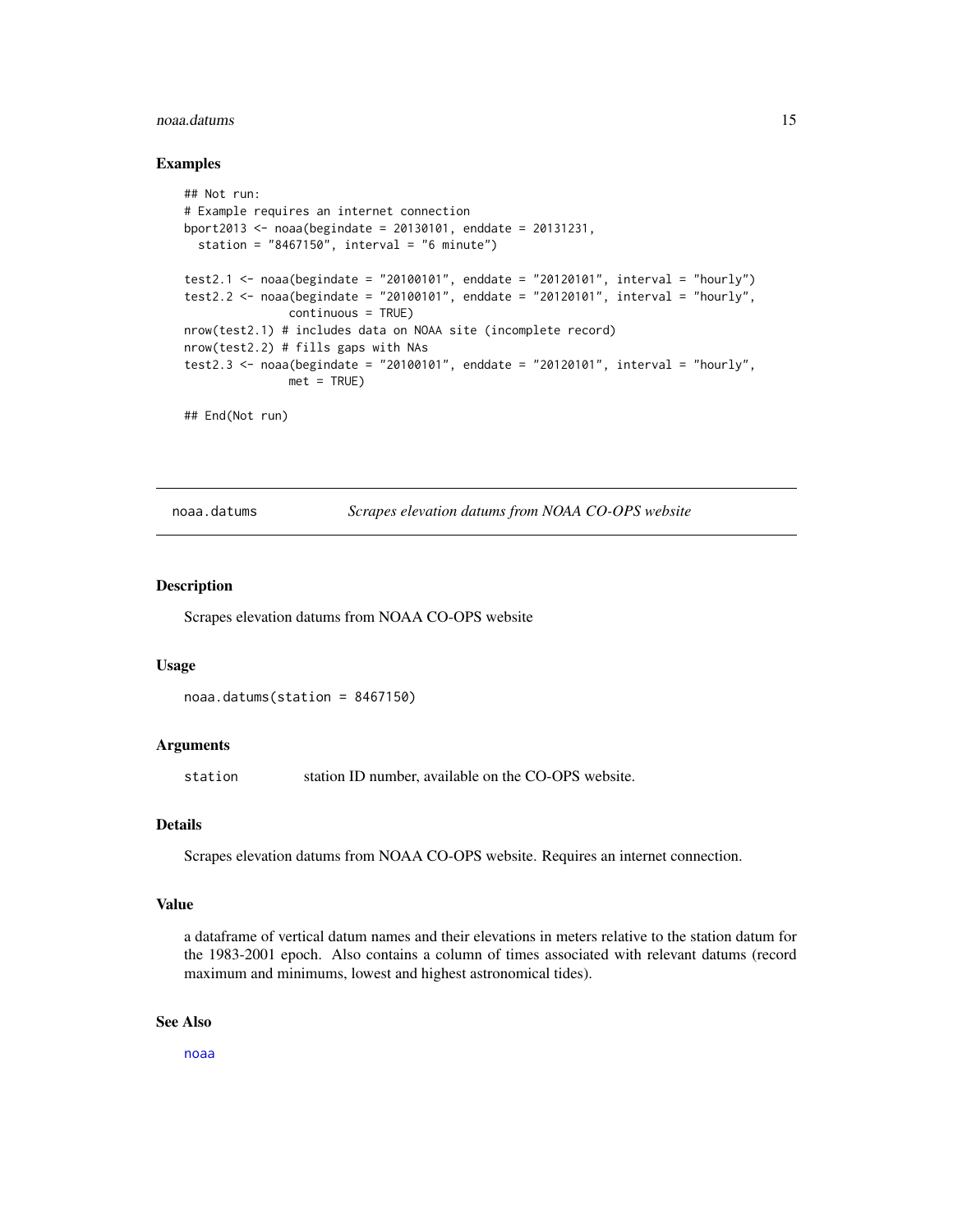#### Examples

```
## Not run:
# examples require internet connection
bport.datums <- noaa.datums() # Bridgeport, CT
battery.datums <- noaa.datums(station = 8518750) # Battery, NYC
```
## End(Not run)

noaa.parameters *Reports data available for a NOAA station*

# Description

Reports data available for a NOAA station

#### Usage

```
noaa.parameters(stn = 8467150)
```
#### Arguments

stn NOAA station number (note that station names are not yet acceptable inputs). Default station is Bridgeport, CT.

#### Details

noaa.parameters reports the parameters (meteorological and tidal) available for a specified NOAA station.

# Value

a dataframe with parameters and associated start and end dates. Where a parameter's availability is not continuous, multiple rows are reported. This function can be used to, for example, select meteorological parameters to include in calls to [noaa](#page-13-1)

#### See Also

[noaa](#page-13-1)

# Examples

```
## Not run:
# examples require internet connection
noaa.parameters()
LA.stns <- noaa.stations(state = "LA")
noaa.parameters(LA.stns$number[1])
```
## End(Not run)

<span id="page-15-0"></span>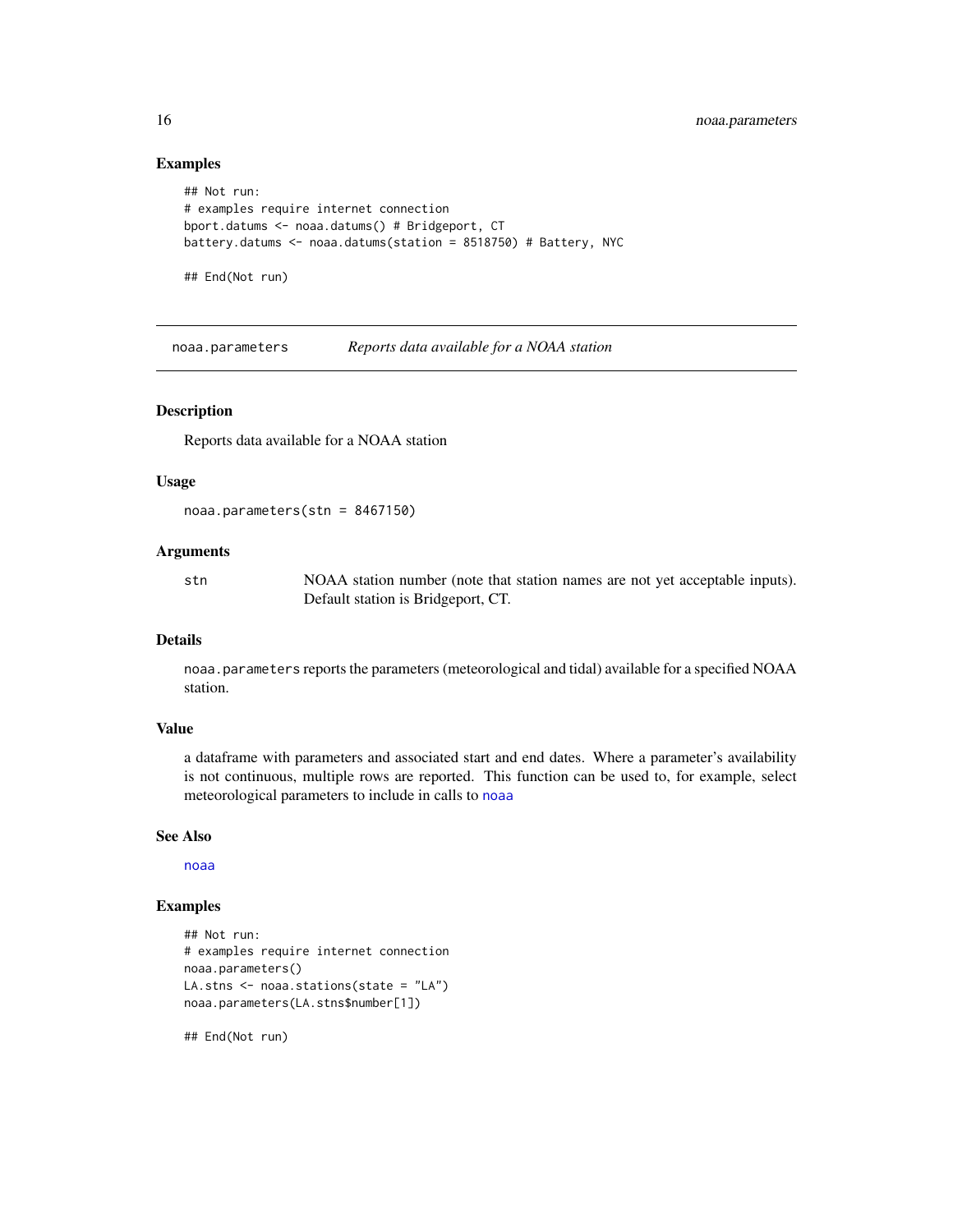<span id="page-16-0"></span>

Numbers tidal cycles, flood tides, and ebb tides in a set of water level data.

#### Usage

```
number.tides(data, datetime, hl)
```
# Arguments

| data     | data frame to modify (containing water levels, time stamps)                |
|----------|----------------------------------------------------------------------------|
| datetime | date/time column from full dataset (used as 'time' argument in call to HL) |
| hl       | output from HL                                                             |

# Details

Numbers tidal cycles, flood tides, and ebb tides in a set of water level data.

# Value

the dataframe noted in data, with additional columns assigning a number to each tidal cycle, ebb tide, and flood tide.

# See Also

[HL](#page-9-1)

```
# build high-low dataset
HL.NL <- HL(level = NL_6min_2013[,2], time = NL_6min_2013[,1])
# number tides in original
nos <- number.tides(data = NL_6min_2013, datetime = NL_6min_2013[,1], HL.NL)
head(nos)
```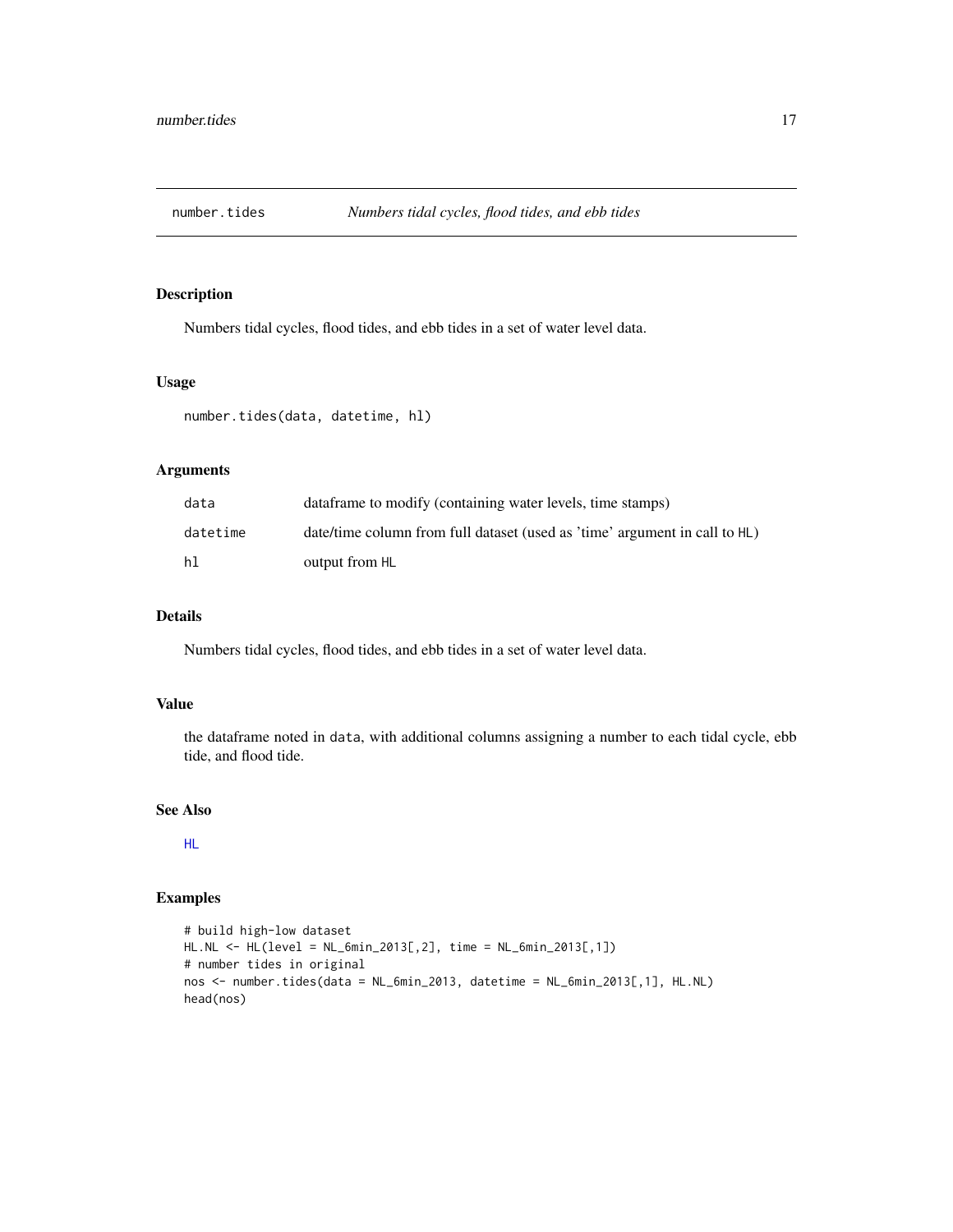<span id="page-17-1"></span><span id="page-17-0"></span>

psmsl imports monthly/annual tide data from stations around the world. Dataset compiled and stewarded by the Permanent Service for Mean Sea Level (<http://www.psmsl.org>).

#### Usage

```
psmsl(station = 12, type = "RLR", interval = "annual")
```
# Arguments

| station  | name or ID, or a vector of station names/IDs. Elements can be a character<br>string (must match actual station name identically), or numeric station ID (no<br>quotes: i.e., 12 rather than "12"). Use psmsl.stations to find stations, or<br>check http://www.psms1.org. If multiple stations are included, their data is<br>combined using rbind, making a long (rather than wide) dataset. Default station<br>is the Battery, in New York City. |
|----------|----------------------------------------------------------------------------------------------------------------------------------------------------------------------------------------------------------------------------------------------------------------------------------------------------------------------------------------------------------------------------------------------------------------------------------------------------|
| type     | data quality class; can be 'metric' (default; data has been rigorously standard-<br>ized) or 'RLR'. See http://www.psms1.org for documentation.                                                                                                                                                                                                                                                                                                    |
| interval | time interval over which mean sea level is calculated. Can be 'monthly' or<br>'annual'.                                                                                                                                                                                                                                                                                                                                                            |

# Value

A data frame data. frame containing the requested Permanent Service for Mean Sea Level data.

#### See Also

[psmsl.stations](#page-18-1) can be used to find stations

```
## Not run:
battery <- psmsl()
stations \leq psmsl(station = c(1372, 12), interval = "monthly")
## End(Not run)
```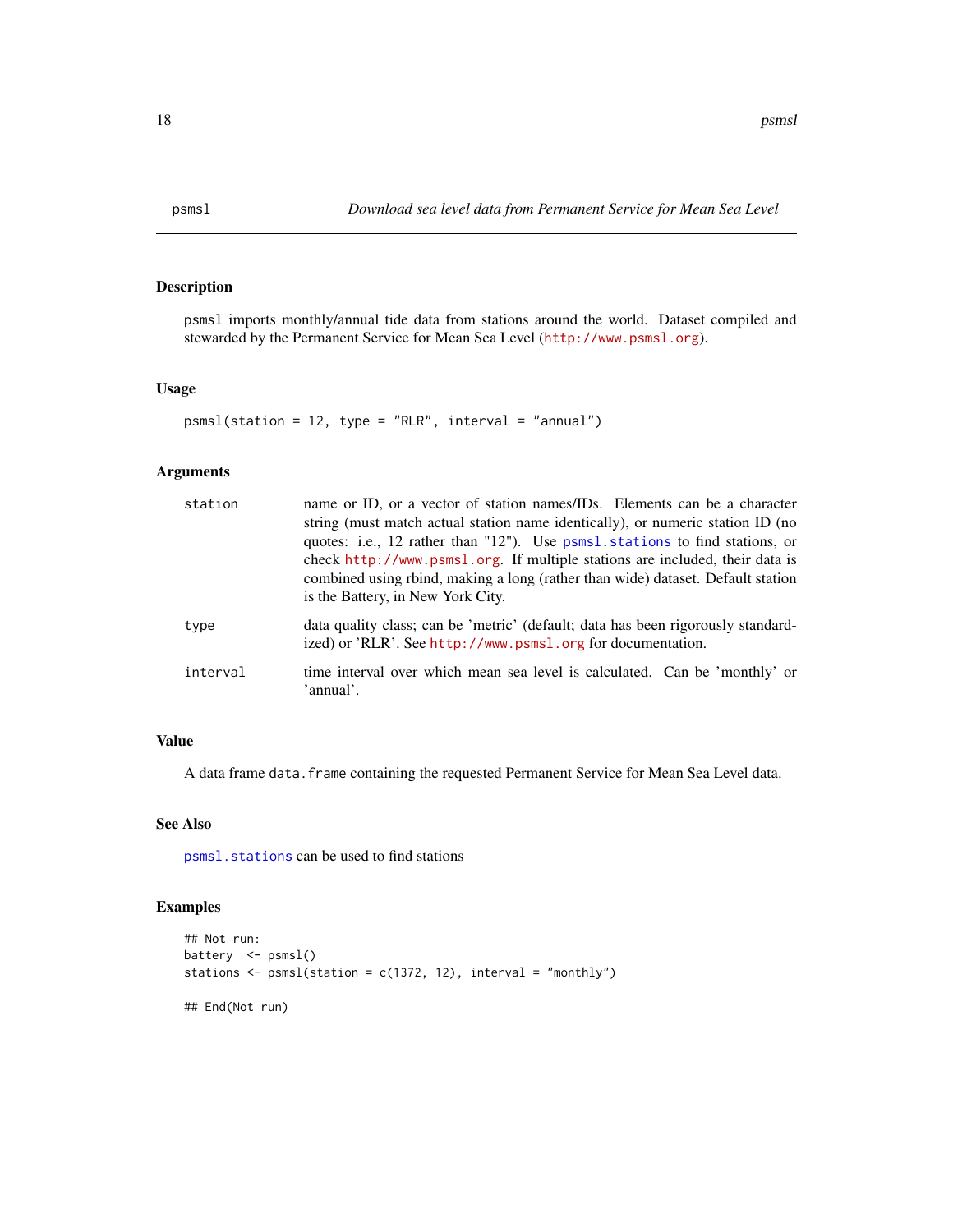<span id="page-18-1"></span><span id="page-18-0"></span>

Generates a list of active and historic tide stations hosted by the Permanent Service for Mean Sea Level (<http://www.psmsl.org>)

#### Usage

psmsl.stations(type = "RLR", country = "all", sort.by = "country")

# Arguments

| type    | data quality class; can be 'metric' or 'RLR' - see http://www.psmsl.org for<br>documentation                                                                                                                                                                                                                            |
|---------|-------------------------------------------------------------------------------------------------------------------------------------------------------------------------------------------------------------------------------------------------------------------------------------------------------------------------|
| country | if desired, the full list of stations can be filtered by up to three alphabetical<br>characters. Specific country codes can be entered ("USA"), or abbreviated codes<br>in case the user isn't sure of the country code ("U"; "US"). Upper case and lower<br>case codes are both acceptable. Default is 'all' stations. |
| sort.by | the criterion for sorting the final dataframe. By default, output is sorted alpha-<br>betically by country code. Any column name can be used for sorting: 'name',<br>'id', 'lat', 'long', 'country', 'date', 'coastline', or stn                                                                                        |

# Details

A data.frame containing all Permanent Service for Mean Sea Level stations meeting country code criterion. Data frame is sorted by the column specified in argument sort.by

# Value

A data.frame containing all Permanent Service for Mean Sea Level stations meeting country code criterion. Data frame is sorted by the column specified in argument sort.by

# See Also

[psmsl](#page-17-1)

```
## Not run:
# examples require internet connection
stn.df <- psmsl.stations()
stn.df2 <- psmsl.stations(country = "USA", sort.by = "date")
stn.df3 <- psmsl.stations(type = "metric")
```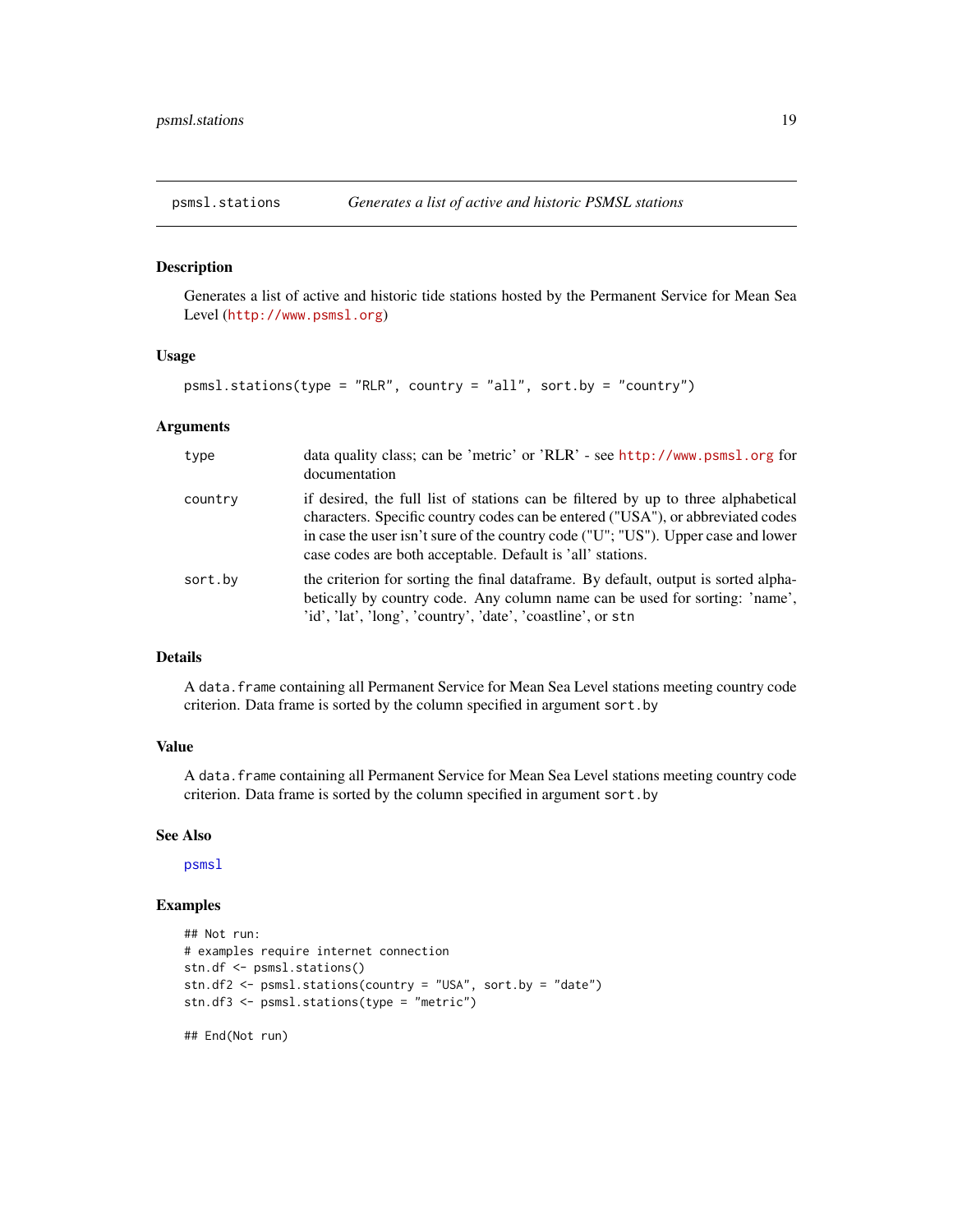<span id="page-19-0"></span>

Find the proportion of time when water surface is near a selected elevation

#### Usage

wave.dur(level, elevation, buffer = 0.050)

# Arguments

| level     | a numeric vector of water levels                                                                                                                                                 |
|-----------|----------------------------------------------------------------------------------------------------------------------------------------------------------------------------------|
| elevation | elevation(s) of interest (e.g., marsh platform, MHW). A vector of elevations is<br>accepted. Elevation should be in the same vertical datum as level and have<br>units of meters |
| buffer    | the vertical range used to calculate exposure. Default is 0.050 meters (5 cm)                                                                                                    |

#### Value

a vector of values representing the fraction of time in the entire dataset where the water surface is near the elevation of interest. Numerical range is from 0-1. NAs are omitted.

```
data(NL_6min_2013)
### an elevation of interest: 0.9117 m
MHW < -0.9117wave.dur(NL_6min_2013[, 2], MHW)
## Not run:
### function also accepts and returns vectors
elevs <- data.frame(elevs = c(-1000:1500) / 10^3)
elevs$wave.dur <- wave.dur(NL_6min_2013[, 2], elevs$elevs)
plot(elevs ~ wave.dur, data = elevs)
## End(Not run)
```